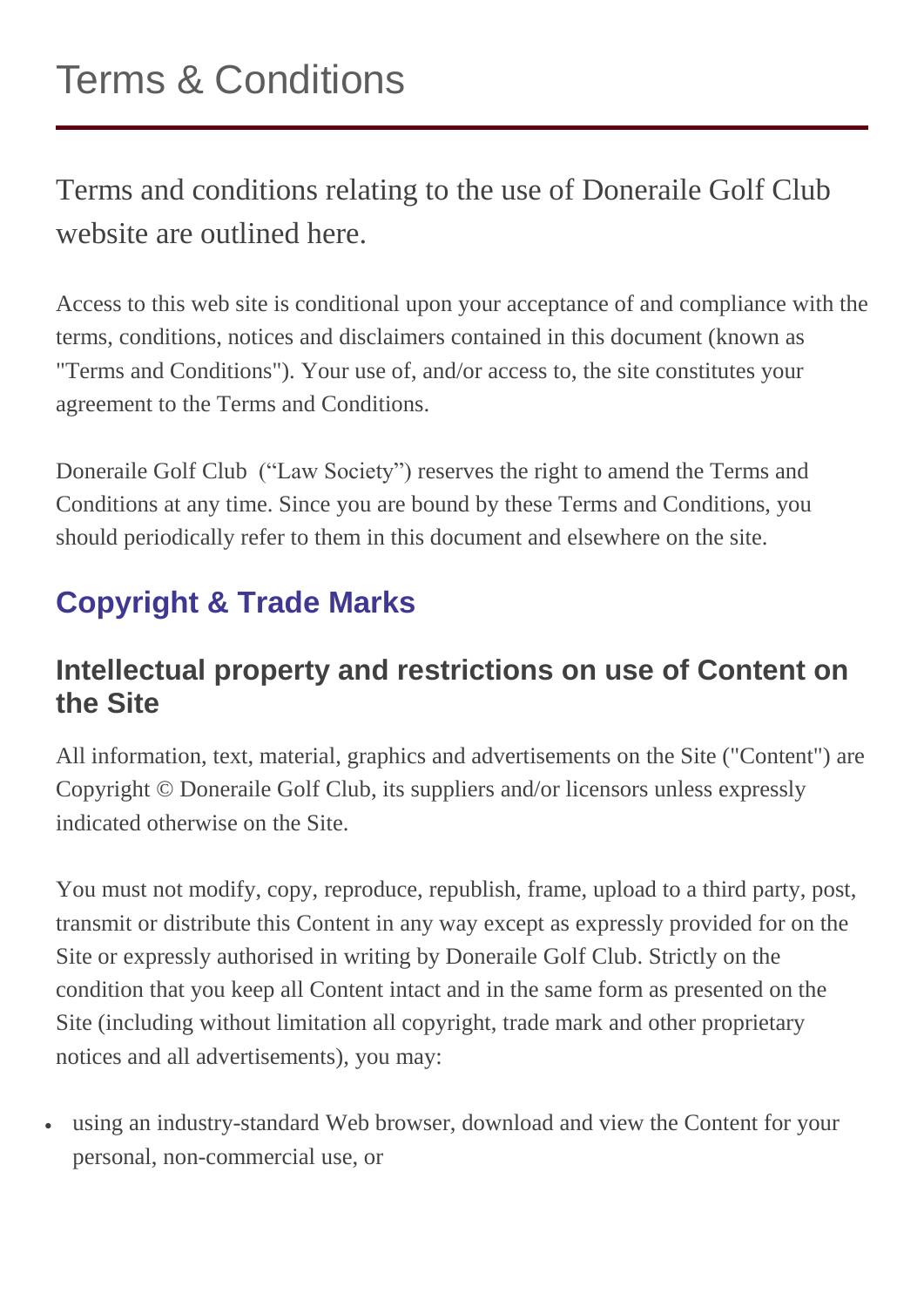if you are an Internet service and/or access provider, supply the Content to your subscriber.

You must not use the Site in any manner or for any purpose which is unlawful or in any manner which violates any right of Doneraile Golf Club or which is prohibited by the Terms of Use.

#### **Trade Marks of Doneraile Golf Club**

Any trade marks displayed on the Site are trademarks of Doneraile Golf Club or their respective owners. Nothing contained on the Site should be construed as granting any license or right of use of any trademark displayed on the Site without the express written permission of Doneraile Golf Club or third party owner.

#### **Links**

The Site contains hyperlinks and other pointers to Internet web sites operated by third parties. These linked web sites are not under the control of Doneraile Golf Club, and Doneraile Golf Club is not responsible for the contents of any linked web site or any hyperlink contained in a linked web site. Doneraile Golf Club provides these hyperlinks to you as a convenience only, and the inclusion of any link does not imply any endorsement of the linked web site by Doneraile Golf Club.

## **Limitation of liability**

Under no circumstances (including but not limited to any act or omission on the part of Doneraile Golf Club) will Doneraile Golf Club be liable for any indirect, incidental, special and/or consequential damages or loss of profits whatsoever which result from any use or access of, or any inability to use or access, the Site or any Content. You expressly acknowledge and agree that Doneraile Golf Club does not exert control over users of the Site (including individuals referred to on the Site as guests and experts) and is not liable either for their opinions or their behaviour including any information and/or advice and any defamatory statements or offensive conduct.

## **Web Site Availability**